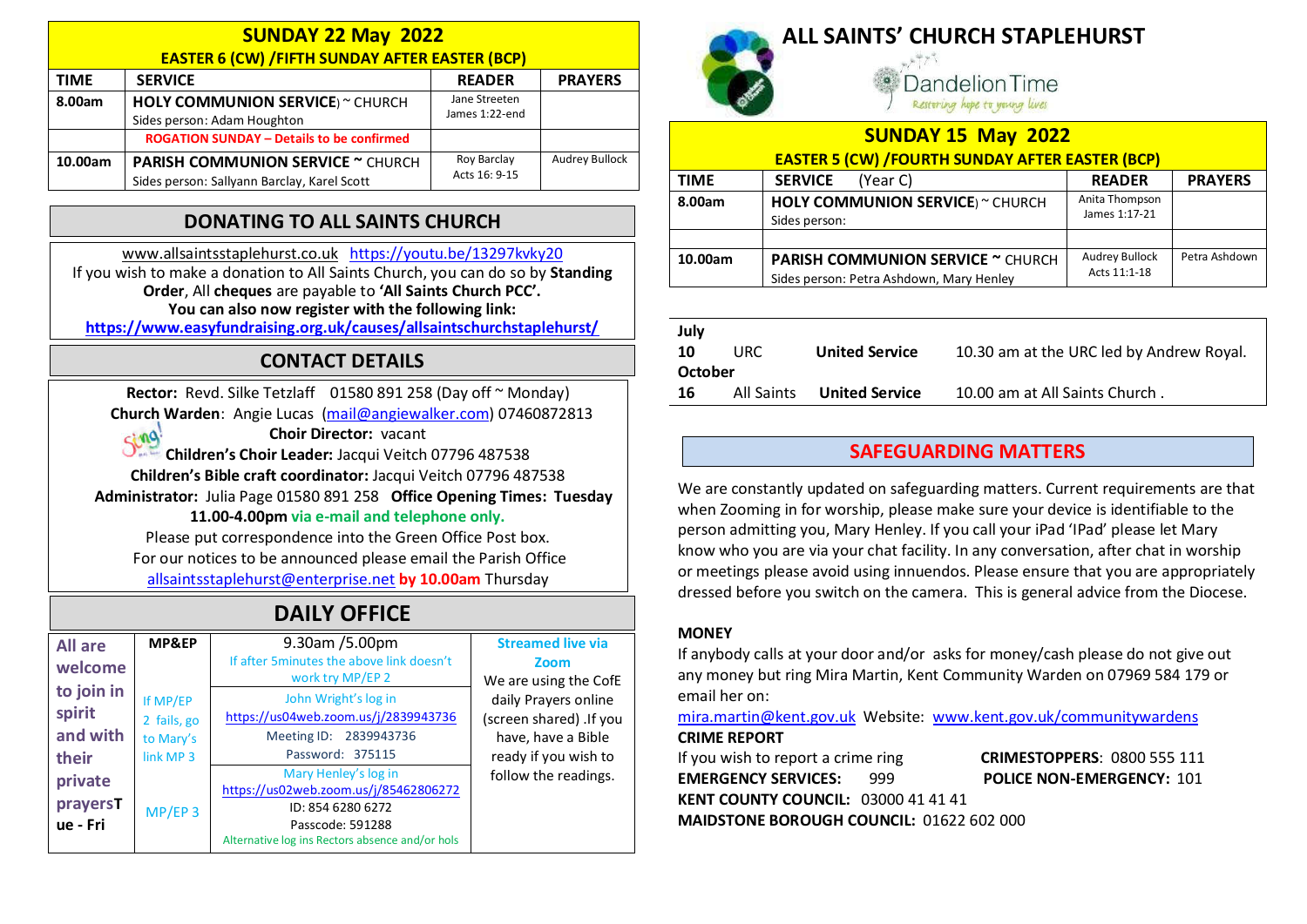## WE PRAY FOR

HEALTH, HEALING & SUPPORT GROUP Please let us know if you would like to be put on the Church prayer list, otherwise all prayer requests will be treated confidentially within the Prayer Group. **Ron Dear, 1580 891 407** Those who are Sick: Jasmin Voules, Sue Hollins, Julie Aitken, Iris Bunch, Sarah Baines, Mark McCarthy, Catherine Abbott, Chris Davies, Lesley Franklin, Roy Jones, Sachin Shah, Amelia Hamilton, Abigail Sharpe, David Gascoyne, Jeremy Rutaraka, Michael House, Marie (nee Green), Norman Wallis, Tony Emery, Colin Whatmore, Robert Blondizik. Lift these and all in need into the healing light of Christ

| <b>Home Communion:</b>    | Ron Dear, Dorothy Hegarty, Jane Scarff, Barbara Chrimes,             |  |  |
|---------------------------|----------------------------------------------------------------------|--|--|
|                           | Doreen Burton, Ted Hall<br>AB/MH                                     |  |  |
| Abbotsleigh:              | HC 1 Wed/month 11.00am for inform. speak to ST/MT                    |  |  |
| <b>Staplehurst Manor:</b> | HC 2/4 Wed/month 11.30am for inform. speak to MH/ST                  |  |  |
| <b>Iden Manor:</b>        | HC 3 Thu/month<br>3.30pm for inform. speak to MT/ST                  |  |  |
|                           | Ann Fulcher (The Good Shepherd), Please contact David Jones on       |  |  |
|                           | 01622741474                                                          |  |  |
| <b>Maidstone Home</b>     | Des Liddicoat (Cedardale Residential, Queen Road, Maidstone,         |  |  |
|                           | ME16 0HX, 01622 752117)                                              |  |  |
| Those who have died:      | Robert Defee, Irene Cameron                                          |  |  |
| <b>Funeral:</b>           | Robert Defee<br>Tue 24 May 22, 11.15am Burial only Ft.Barry          |  |  |
|                           | Thu 26 May 22, 11.30am C+yard<br>ST<br>Irene Cameron                 |  |  |
|                           |                                                                      |  |  |
| <b>Burial of Ashes:</b>   | <b>Elaine Martin</b><br>Fri 20 May 22, 12noon<br>C.-yard Ft. Patrice |  |  |
|                           | Elizabeth & Derek Fraser Fri 5 Aug 22, 12.00pm C-yard MT             |  |  |
| <b>Baptisms:</b>          | Paige St Clair<br>Sat 28 May 22<br>11.00am<br>MT                     |  |  |
|                           | Oscar Harrison<br>Sat 4 June 22<br>11.00am<br>MT                     |  |  |
|                           | MT<br><b>Teddie Ponton</b><br>Sat 25 June 22 11.00am                 |  |  |
|                           | <b>ST</b><br>Sophie Perry<br>Sat 2 July 22 11.00am                   |  |  |
|                           | <b>Martha Collins</b><br><b>ST</b><br>Sat 16 July 22<br>11.00am      |  |  |
|                           | Darcey Clarke<br>Sat 23 July 22<br>11.00am<br><b>ST</b>              |  |  |
|                           | <b>Isobel Mercier</b><br>Sat 20 Aug 22<br><b>ST</b><br>11.00am       |  |  |
|                           | <b>ST</b><br>Ottile Mercier<br>Sat 20 Aug 22<br>11.00am              |  |  |
|                           | Sat 27 Aug 22<br>11.00am<br>MT<br><b>Bertie Terry</b>                |  |  |
|                           | <b>ST</b><br>Laurence Deeble-Rogers<br>Sat 10 Sep 22<br>11.00am      |  |  |
| <b>Weddings:</b>          | Joshua Witham & Jessica Dunn Sat 11 June 22 1.00pm<br>MT             |  |  |
|                           | <b>ST</b><br>James Taylor & Pierina Bravin<br>Sat 6 Aug 22 2.00pm    |  |  |
|                           | <b>Wedding Blessing</b><br><b>ST</b><br>Sun 7 Aug 22 1.00pm          |  |  |
|                           | Lee Harrison & Charlotte Spirito Sat 3 Sep 22 tbc.<br>ST             |  |  |
|                           | <b>Wedding Blessing</b><br>6.00pm<br>ST<br>Sat 1 Oct 22              |  |  |

# DATES FOR YOUR DIARY

| Date          | Time     | What                                               | Where        |
|---------------|----------|----------------------------------------------------|--------------|
| <b>MAY</b>    |          |                                                    |              |
| <b>Sun 17</b> | 3-4.00pm | <b>GRIEF CAFE</b>                                  | ~PARISH ROOM |
| <b>Wed 18</b> | 7.30pm   | <b>Friends of All Saints AGM</b>                   | $church$     |
| <b>Fri 20</b> | 12.00pm  | <b>Burial of Ashes: T/L Elaine Martin (Father)</b> | ~Churchyard  |
|               |          | Patrice) (Quiet family only service)               |              |
| Tue 24        | 11.15am  | <b>Burial: T/L Robert Deffee (Father Barry)</b>    | ~Churchyard  |
| Thu 26        | 11.30am  | Funeral: T/L Irene Cameron<br>(ST)                 | ~Church+Chyd |

#### FRIENDS OF ALL SAINTS AGM

#### 8.00PM WEDNESDAY 18TH MAY 2022

#### ALL SAINTS CHURCH, STAPLEHURST

After two years of holding AGMs on Zoom I am delighted that this year we are able to meet in person for this year's AGM, which will be held on May  $18<sup>th</sup>$  in All Saints Church at 8.00pm preceded by a glass of wine at 7. 30pm. Agenda and reports will be available in the night. If you are interested in joining the committee or want to know more about the Friends, who we are and what we do, please do make contact with me before the evening tel. no. 01580 891390 Val Wallis, Chair



.

CHRISTIAN AID WEEK  $15^{TH}$  MAY –  $21^{ST}$  MAY

GOOD NEWS

Money does not have to be collected by the Christian Aid envelope deliverer. It is up to the individual to take it to designated places. One such designated place is All Saint Church. Please pop your envelope in the special Christ Aid bucket.

Envelopes for delivery are in the Church vestibule for you to deliver either in your road or the roads where-ever you do your dog walks, daily running or walking.

Thank you for your help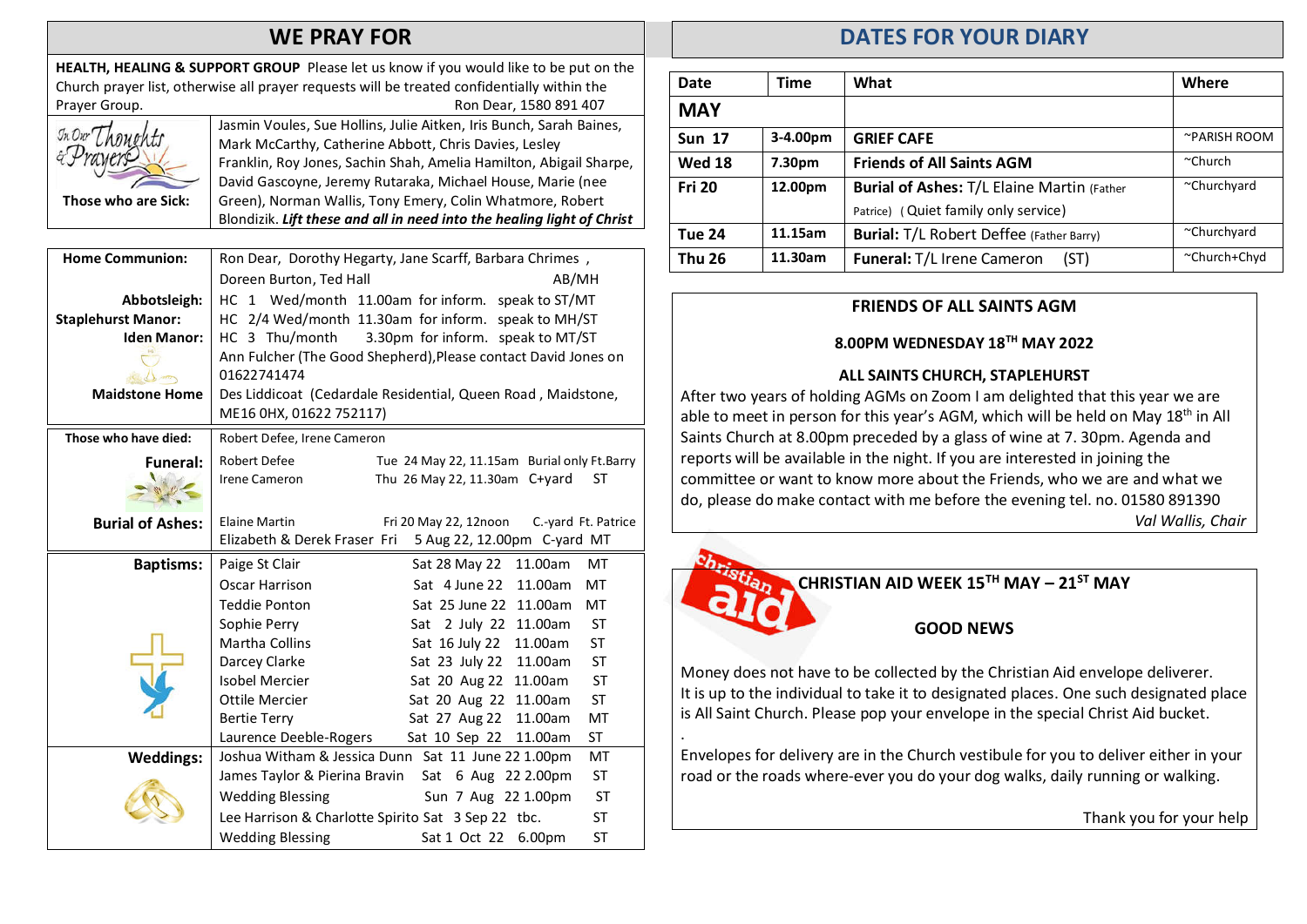### PRAYER

# PCC MEETING DATES

# We pray for peace in Ukraine and anywhere else in the world it is needed

Globally we are horrified of the Taliban taking over Afghanistan, Yemen being reduced to humanitarian catastrophe, conflict in Syria devastating lives, and more. Interruptions also happen closer to home. Death or illness turn our world upside down. Loss of job or income, or increasing bills, brings fear and vulnerability.

God of life and love,

We pray for peace in Ukraine and everywhere it's needed. We pray for all who live with fear, loss and grief. We pray for wisdom and compassion for those with power. And we pray that in terrible times no-one would feel alone. Amen

# HOW TO GIVE TO OUR CHARITY

Please put your donations to charity each month

in one of the following:

1. In a plain envelope with For Charity written on the outside.

2. In an orange charity envelope.

3. In a blue pew envelope with For Charity written on the outside.

Orange charity envelopes, provided in a box of twelve, may be obtained from

891225. Using these mean that gift aid may be collected with no expense to the giver.

Envelopes may be left at any time of the month in the hole in the wall in the church vestibule, in the collection plate or at 7 Usborne Close.

Thank you, The Charity Committee.

Next Sunday is Charity Sunday: the Charity for this quarter is Dandelion Time

# THANK YOU!

Dear Friends

Thank you so much for the generous gift received at the APCM. I love the flowers, will certainly adore the champagne and will treat myself and family to something lovely. I have enjoyed being churchwarden and wearing the many hats. Thanks again and see you soon. Angie x

# PCC Meeting Dates 2022-2023

Wednesday 20<sup>th</sup> July

Wednesday 21<sup>st</sup> September

Wednesday 9th November

Wednesday 4<sup>th</sup> January

Wednesday 15<sup>th</sup> February

(Lent Weds  $22^{nd}$  February – Thurs  $6^{th}$  April)

# APCM Wed 26th April 2023

If you have any matters that you'd like to put to the PCC please speak to a committee member or write/email The Parish Office: allsaintsstaplehurst@enterprise.net, please put in the subject line: PCC if possible, 2 weeks in advance of the next PCC meeting, in order that your item may be added to the Agenda. Thankyou.